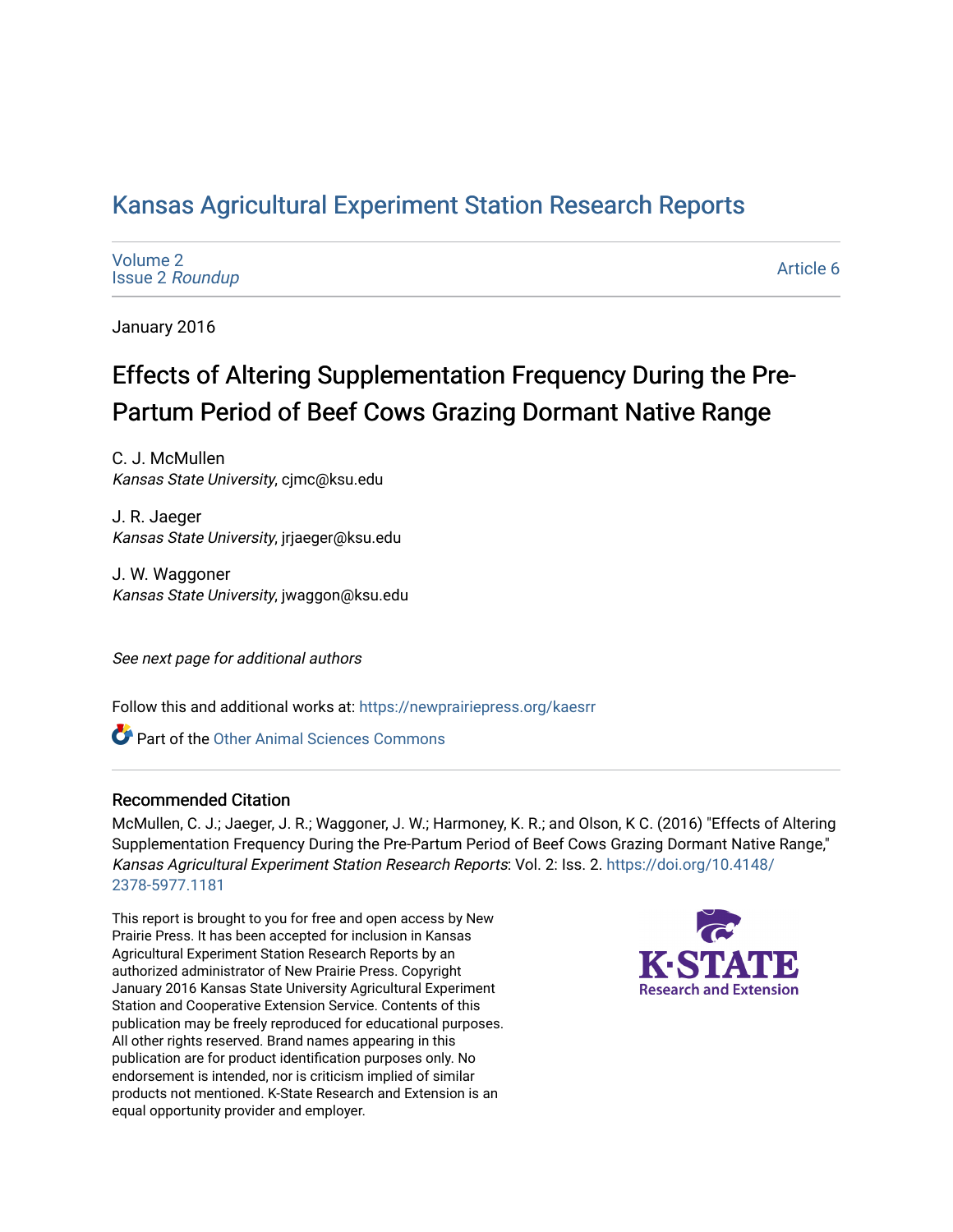## Effects of Altering Supplementation Frequency During the Pre-Partum Period of Beef Cows Grazing Dormant Native Range

### Abstract

Spring-calving beef cattle that are grazing low-quality (< 7% crude protein) dormant forage typically are unable to meet their maintenance requirements for protein. Providing a protein supplement (> 30% crude protein) is recommended to decrease losses of body weight and body condition. Nutrient supplementation when forage quality is poor or limited is one of the largest expenditures for forage-based beef cattle operations. The expansion of the ethanol industry has afforded many producers in corn and sorghum-producing regions an alternative to traditional oilseed-based protein supplements. The availability and nutrient profile of distiller's grains with solubles (DDG) has made it popular as a supplement for cows that are grazing dormant low-quality forages.

Decreasing supplementation frequency reduces costs for labor and fuel. Previous research has shown no difference in body weights or body condition scores of cows supplemented with distiller's grains daily, once every three days, or once every six days; however, the proportion of cows that ate hay during the 60 minutes immediately after supplementation was less on the day of supplementation for cows supplemented once every six days compared to cows supplemented daily. The observed decrease in hay consumption following supplementation could potentially decrease total organic matter intake during late gestation. More frequent supplementation may increase organic matter intake and improve performance during the month before parturition.

Therefore, the objective of this study was to evaluate effects of altering frequency of supplementing distiller's grains during the last 28 days of gestation with respect to performance of spring-calving beef cows consuming low-quality dormant native range.

### Keywords

Beef Cattle Research

### Creative Commons License



This work is licensed under a [Creative Commons Attribution 4.0 License](https://creativecommons.org/licenses/by/4.0/).

### Cover Page Footnote

Article was previously published in 2016 Cattlemen's Day. http://newprairiepress.org/kaesrr/vol2/iss1/15/

### Authors

C. J. McMullen, J. R. Jaeger, J. W. Waggoner, K. R. Harmoney, and K C. Olson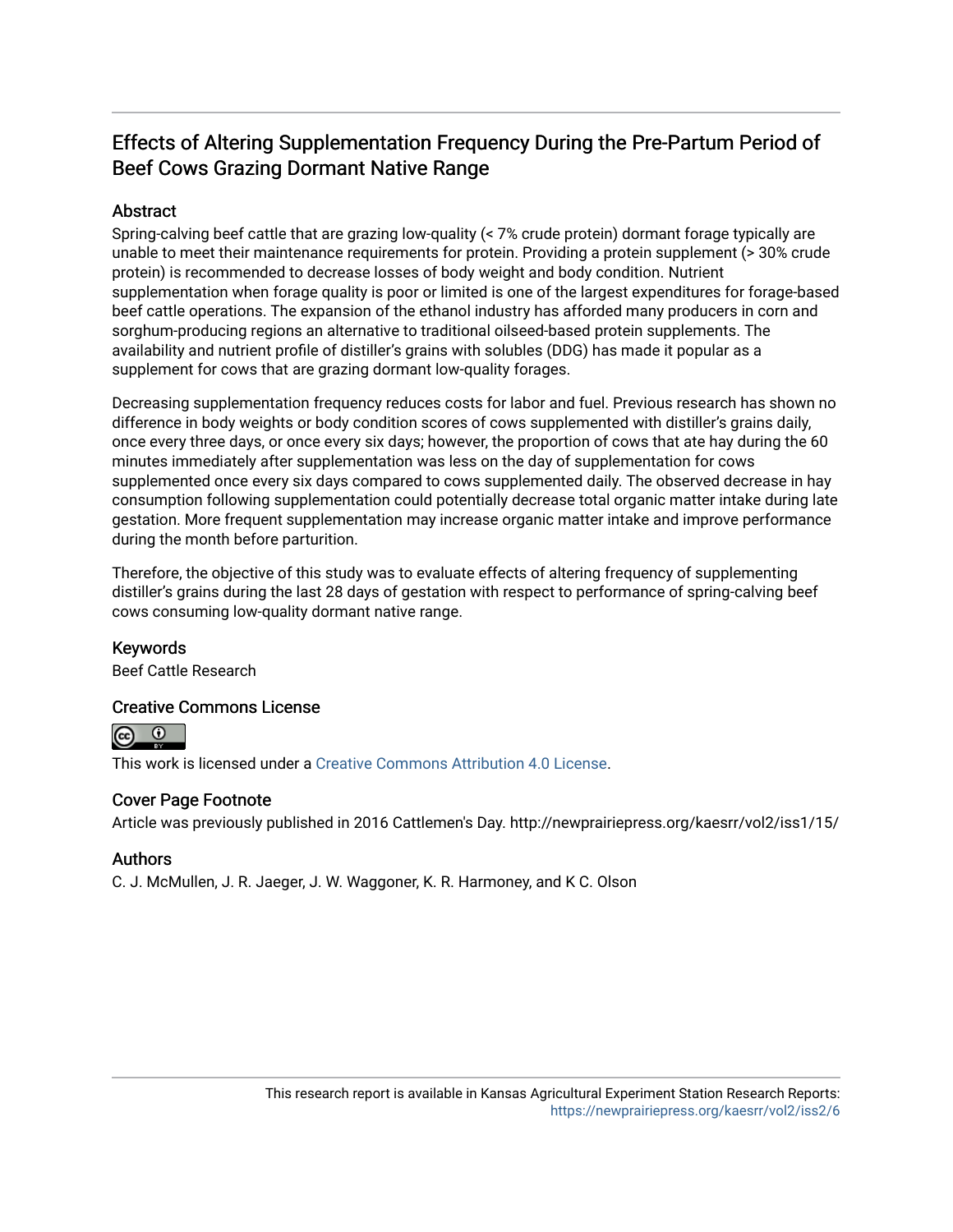# **[Kansas Agricultural Experiment Station Research Reports](http://newprairiepress.org/kaesrr?utm_source=newprairiepress.org%2Fkaesrr%2Fvol2%2Fiss1%2F15&utm_medium=PDF&utm_campaign=PDFCoverPages)**

| Volume 2                | Article 15 |
|-------------------------|------------|
| Issue 1 Cattlemen's Day |            |

### 2016

# Effects of Altering Supplementation Frequency During the Pre-Partum Period of Beef Cows Grazing Dormant Native Range

C. J. McMullen *Kansas State University, Manhattan*, cjmc@k-state.edu

J. R. Jaeger *Kansas State University, Manhattan*, jrjaeger@k-state.edu

J. W. Waggoner *Kansas State University*, jwaggon@ksu.edu

K. R. Harmoney *Kansas State University, Manhattan*, kharmone@k-state.edu

*See next page for additional authors*

Follow this and additional works at: [http://newprairiepress.org/kaesrr](http://newprairiepress.org/kaesrr?utm_source=newprairiepress.org%2Fkaesrr%2Fvol2%2Fiss1%2F15&utm_medium=PDF&utm_campaign=PDFCoverPages) Part of the [Animal Sciences Commons](http://network.bepress.com/hgg/discipline/76?utm_source=newprairiepress.org%2Fkaesrr%2Fvol2%2Fiss1%2F15&utm_medium=PDF&utm_campaign=PDFCoverPages)

### Recommended Citation

McMullen, C. J.; Jaeger, J. R.; Waggoner, J. W.; Harmoney, K. R.; and Olson, K C. (2016) "Effects of Altering Supplementation Frequency During the Pre-Partum Period of Beef Cows Grazing Dormant Native Range," *Kansas Agricultural Experiment Station Research Reports*: Vol. 2: Iss. 1.

This report is brought to you for free and open access by New Prairie Press. It has been accepted for inclusion in Kansas Agricultural Experiment Station Research Reports by an authorized administrator of New Prairie Press. Copyright 2015 Kansas State University Agricultural Experiment Station and Cooperative Extension Service. Contents of this publication may be freely reproduced for educational purposes. All other rights reserved. Brand names appearing in this publication are for product identification purposes only. K-State Research and Extension is an equal opportunity provider and employer.

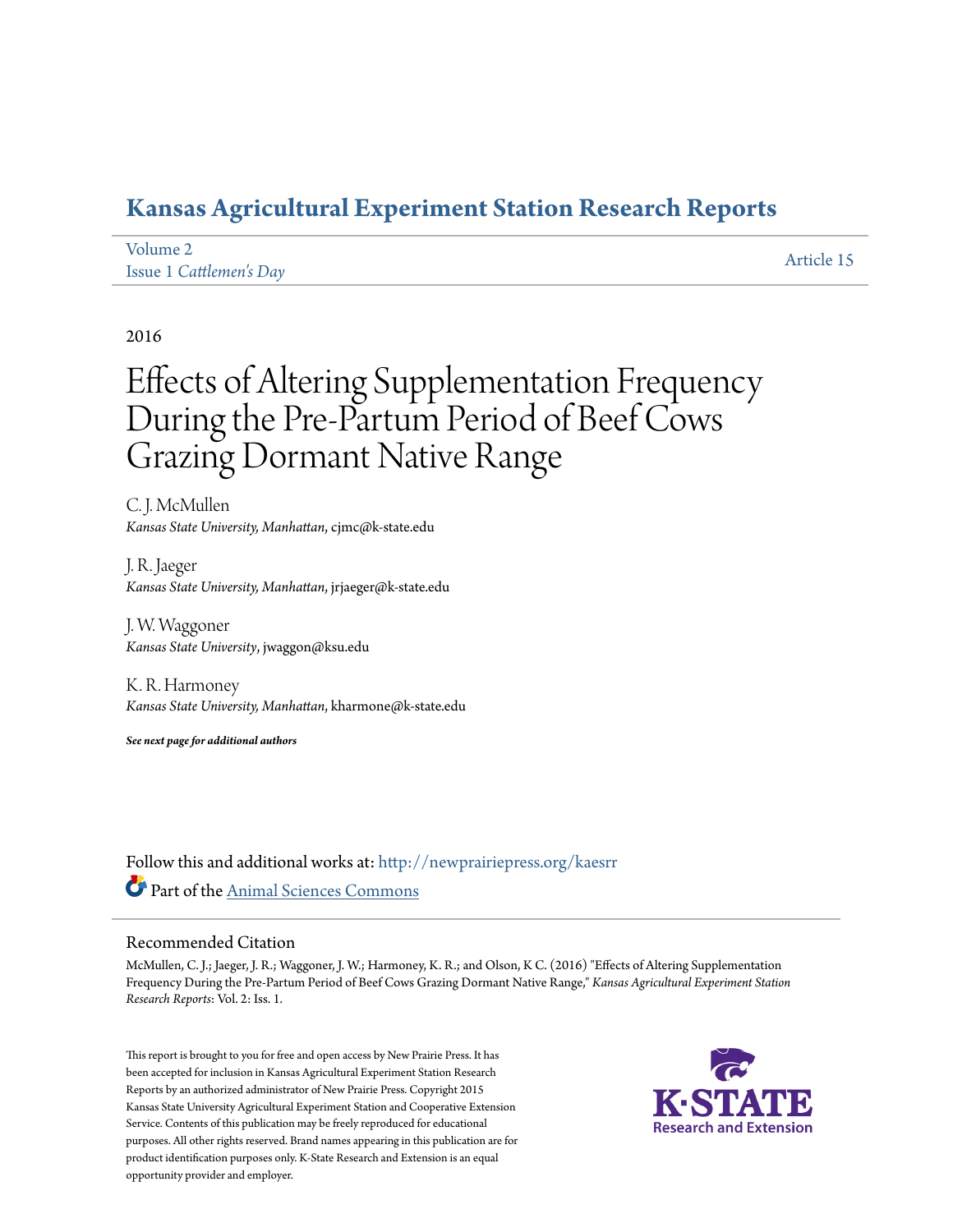# Effects of Altering Supplementation Frequency During the Pre-Partum Period of Beef Cows Grazing Dormant Native Range

### **Abstract**

Spring-calving beef cattle that are grazing low-quality (< 7% crude protein) dormant forage typically are unable to meet their maintenance requirements for protein. Providing a protein supplement (> 30% crude protein) is recommended to decrease losses of body weight and body condition. Nutrient supplementation when forage quality is poor or limited is one of the largest expenditures for forage-based beef cattle operations. The expansion of the ethanol industry has afforded many producers in corn and sorghum-producing regions an alternative to traditional oilseed-based protein supplements. The availability and nutrient profile of distiller's grains with solubles (DDG) has made it popular as a supplement for cows that are grazing dormant lowquality forages.

Decreasing supplementation frequency reduces costs for labor and fuel. Previous research has shown no difference in body weights or body condition scores of cows supplemented with distiller's grains daily, once every three days, or once every six days; however, the proportion of cows that ate hay during the 60 minutes immediately after supplementation was less on the day of supplementation for cows supplemented once every six days compared to cows supplemented daily. The observed decrease in hay consumption following supplementation could potentially decrease total organic matter intake during late gestation. More frequent supplementation may increase organic matter intake and improve performance during the month before parturition.

Therefore, the objective of this study was to evaluate effects of altering frequency of supplementing distiller's grains during the last 28 days of gestation with respect to performance of spring-calving beef cows consuming low-quality dormant native range.

### **Keywords**

supplementation, gestation, distiller's grains

### **Creative Commons License**

 $\circ$   $\circ$ 

This work is licensed under a [Creative Commons Attribution 4.0 License.](http://creativecommons.org/licenses/by/4.0/)

### **Authors**

C. J. McMullen, J. R. Jaeger, J. W. Waggoner, K. R. Harmoney, and K C. Olson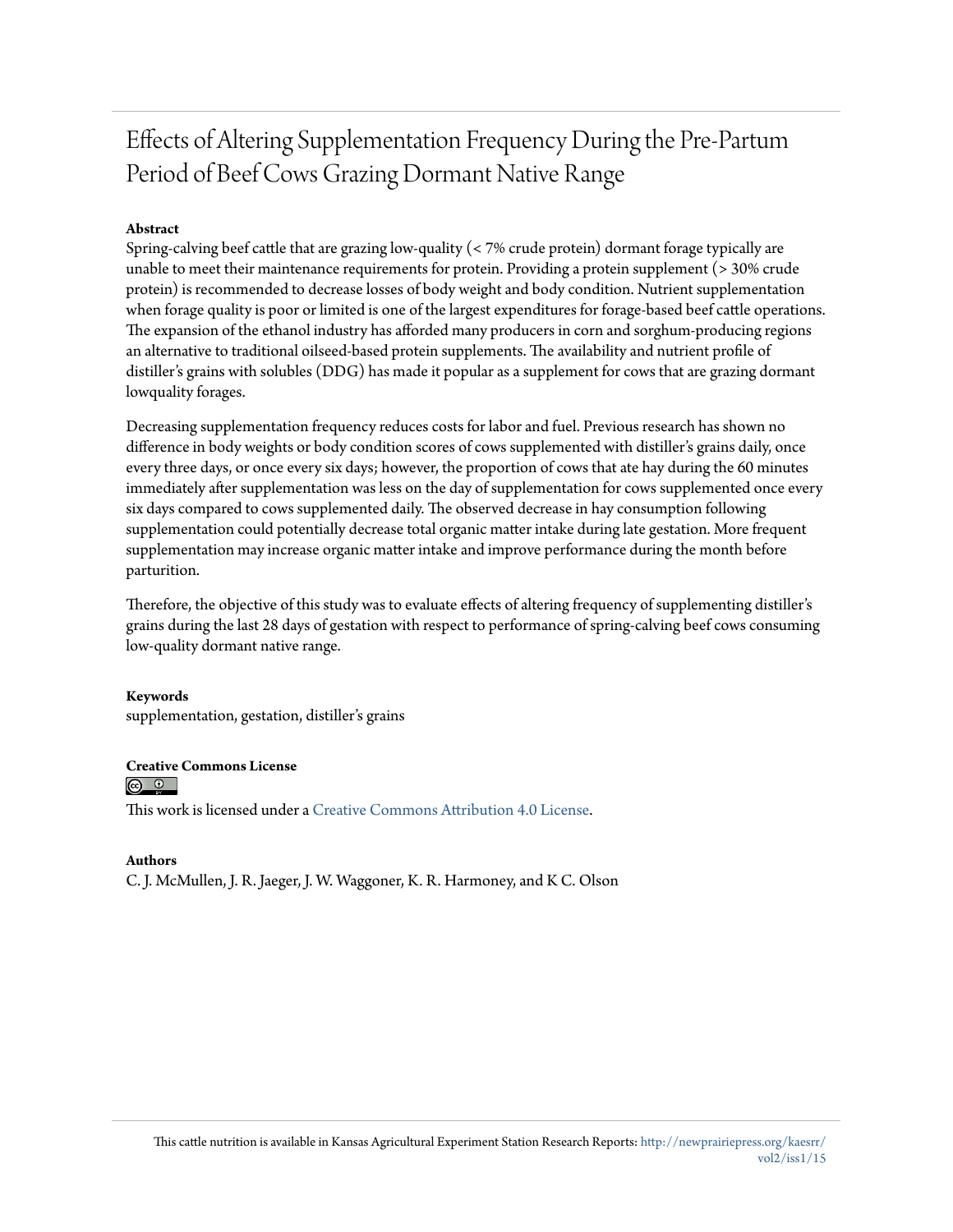

CATTLEMEN'S Day 2016



# Effects of Altering Supplementation Frequency During the Pre-Partum Period of Beef Cows Grazing Dormant Native Range

*C.J. McMullen, J.R. Jaeger, J.W. Waggoner, K.R. Harmoney, and K.C. Olson*

### **Introduction**

Spring-calving beef cattle that are grazing low-quality (< 7% crude protein) dormant forage typically are unable to meet their maintenance requirements for protein. Providing a protein supplement (> 30% crude protein) is recommended to decrease losses of body weight and body condition. Nutrient supplementation when forage quality is poor or limited is one of the largest expenditures for forage-based beef cattle operations. The expansion of the ethanol industry has afforded many producers in corn and sorghum-producing regions an alternative to traditional oilseed-based protein supplements. The availability and nutrient profile of distiller's grains with solubles (DDG) has made it popular as a supplement for cows that are grazing dormant lowquality forages.

Decreasing supplementation frequency reduces costs for labor and fuel. Previous research has shown no difference in body weights or body condition scores of cows supplemented with distiller's grains daily, once every three days, or once every six days; however, the proportion of cows that ate hay during the 60 minutes immediately after supplementation was less on the day of supplementation for cows supplemented once every six days compared to cows supplemented daily. The observed decrease in hay consumption following supplementation could potentially decrease total organic matter intake during late gestation. More frequent supplementation may increase organic matter intake and improve performance during the month before parturition.

Therefore, the objective of this study was to evaluate effects of altering frequency of supplementing distiller's grains during the last 28 days of gestation with respect to performance of spring-calving beef cows consuming low-quality dormant native range.

Key words: supplementation, gestation, distiller's grains

### Experimental Procedures

Pregnant Angus crossbred cows (n = 238; age =  $6 \pm 2.5$  years; initial body weight  $= 1362 \pm 123.9$  lb; initial body condition score  $= 5.7 \pm 0.03$ ) were maintained on dormant native range for 88 days until the onset of calving. Pasture botanical composi-

Kansas State University Agricultural Experiment Station and Cooperative Extension Service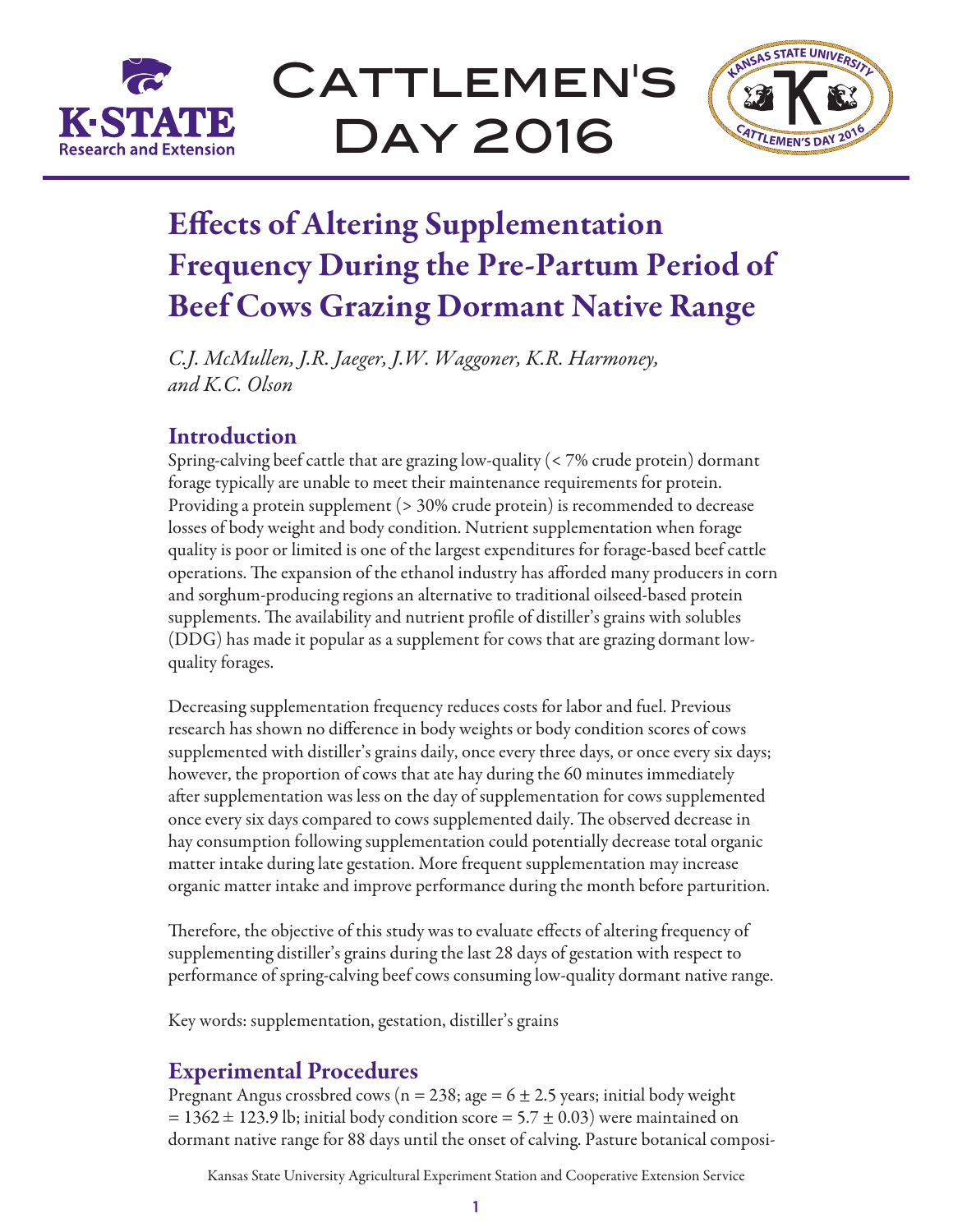#### CATTLEMEN'S DAY 2016

tion included the following species; sideoats grama (*Bouteloua curtipendula*), western wheatgrass (*Pascopyrum smithii*), blue grama (*Bouteloua gracilis*), Japanese brome (*Bromus arvensis*), and buffalograss (*Bouteloua dactyloides*).

Cows were stratified by age, weight, and body condition score, and assigned randomly to one of four treatments: 1) dried distiller's grains fed daily (D1); 2) dried distiller's grains fed once every 6 days (D6); 3) dried distiller's grains fed daily for the first 60 days and then once every 6 days for the remaining 28-day period (D1-D6); and 4) dried distiller's grains fed every 6 days for the first 60 days then daily for the remaining 28-day period (D6-D1).

Treatments were initiated 100 days prior to expected onset of calving. Dried distiller's grains with solubles were delivered and stored in bulk for use throughout the duration of the study. Cows were sorted daily into treatment groups and supplement was delivered at 8:30 a.m. into a bunk for consumption. Only one set of bunks was available; therefore, on days when multiple supplement treatments were fed, each group was given one hour to consume the supplement before being moved out of the feeding area. Cows were allotted 28 linear inches of bunk space each. Supplement intake was prorated to supply 0.79 lb crude protein per cow daily (2.58 lb dried distiller's grains in year 1 and 2.60 lb dried distiller's grains in year 2, dry matter basis). Mineral (Prairie Cow 4P; Suther Feeds, Inc., Frankfort, KS) and salt were available continuously during the experiment. At the onset of calving, treatments were discontinued and cows were fed forage sorghum hay at 2% of body weight and supplemented 1.43 lb dried distiller's grains (dry matter basis) daily in a common pasture.

Forage samples for nutrient analysis were obtained prior to trial initiation. Samples ( $n =$ 24) were collected from multiple areas in each pasture using a randomly-placed 2.69-  $\mathrm{ft}^2$  clipping frame. All forage within the frame was clipped 0.79 inch above the surface. All samples were dried at 131°F for 96 hours, ground through a Wiley Mill (0.79 inch screen; Arthur H. Thomas, Philadelphia, PA), and stored at room temperature for subsequent nutrient analysis (Table 1). A representative sample of distiller's grains was collected at delivery, composited, and frozen. Forage and distiller's grains samples were submitted to a commercial laboratory (SDK Laboratories, Hutchinson, KS) and analyzed for dry matter, crude protein, neutral detergent fiber, acid detergent fiber, calcium, phosphorus, and sulfur (Table 1).

Cow body weights and body condition scores were measured every 28 d at 9:00 a.m. Supplement was withheld the morning of data collection and fed immediately after all cows had been weighed. Two independent, trained observers assigned body condition scores using a 9-point scale (1= extremely emaciated, 9=extremely obese; Wagner et al., 1988) on each respective weigh date. Cows that calved before the final weigh day were excluded from the analysis, resulting in a total of 232 observations in the experiment.

### Results and Discussion

Cattle consuming low-quality dormant native range generally do not consume sufficient nitrogen to optimize ruminal fermentation, which hinders nutrient digestion absorption. Previous research reported that supplementation frequency had no effect on cow performance when cattle were supplemented protein as infrequently as once per

Kansas State University Agricultural Experiment Station and Cooperative Extension Service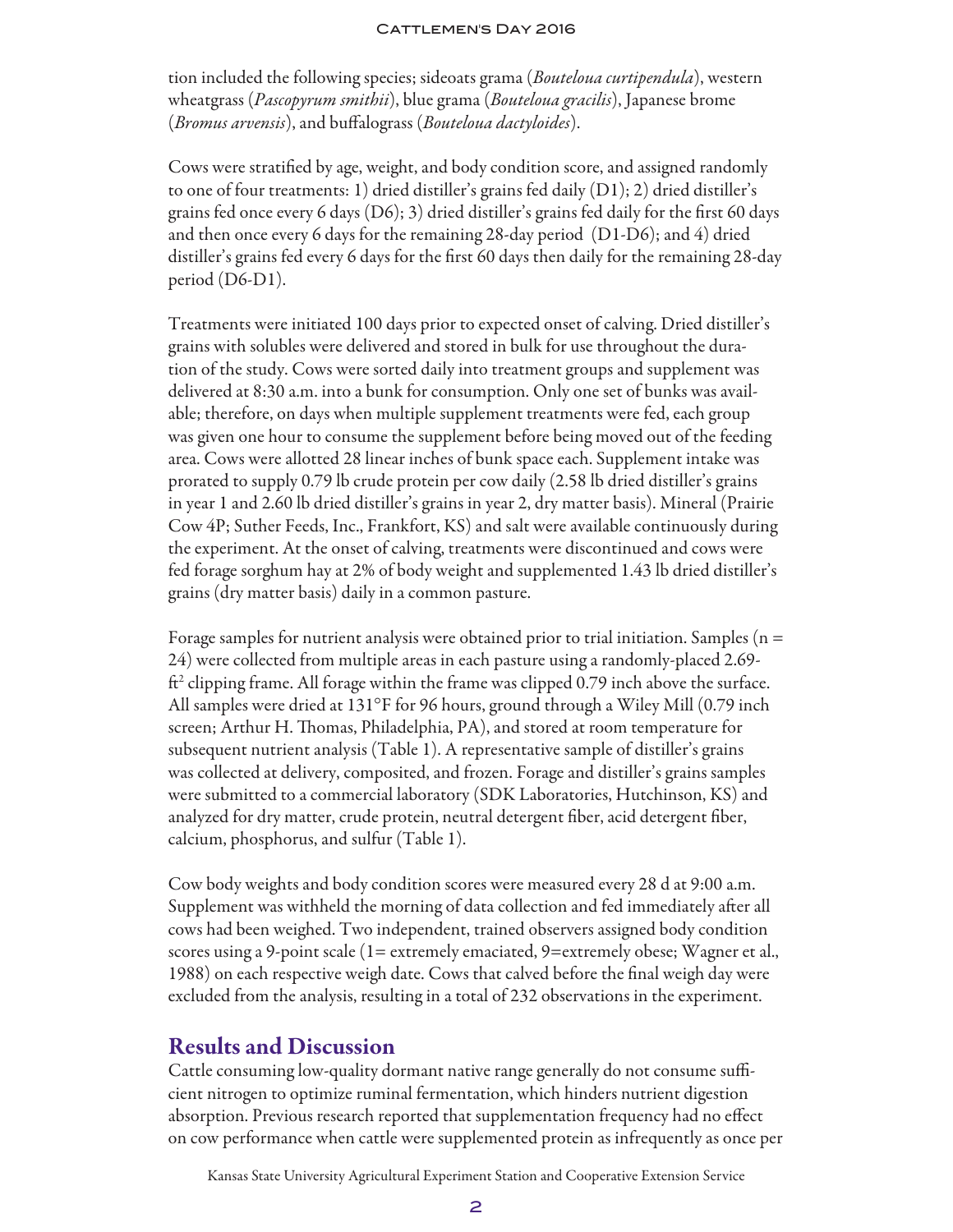#### CATTLEMEN'S DAY 2016

week. In agreement with these reports, we found no differences between groups of cows supplemented daily or at 6-day intervals (Table 2).

We hypothesized that increasing supplementation frequency for the 28 days prior to onset of calving from once every 6 days to daily would increase dry matter intake, thus resulting in greater nutrient intake and more favorable performance. In contrast, increasing supplementation frequency had the opposite of its intended effect (Table 2). Cows in the D6-D1 group had lighter body weights (*P*=0.04) and less body weight gain at the end of the 88-day supplementation period compared to cows in the D1, D6 and D1-D6 groups. Likewise, body condition scores of D6-D1 cows tended  $(P=0.09)$ to be lower than those of cows in the D1, D6 or D1-D6 supplementation groups.

### **Implications**

Under the conditions of our study, increasing supplementation frequency from once every 6 days to daily during the final 28 days prior to calving resulted in less body weight gain and poorer body condition scores for pregnant beef cows supplemented with dried distiller's grains. No adverse effects of reducing supplementation frequency to once every 6 days were observed in pregnant beef cows fed dried distiller's grains. Reducing supplementation frequency may be a viable means of reducing supplementation costs when dried distiller's grains are used as supplement.